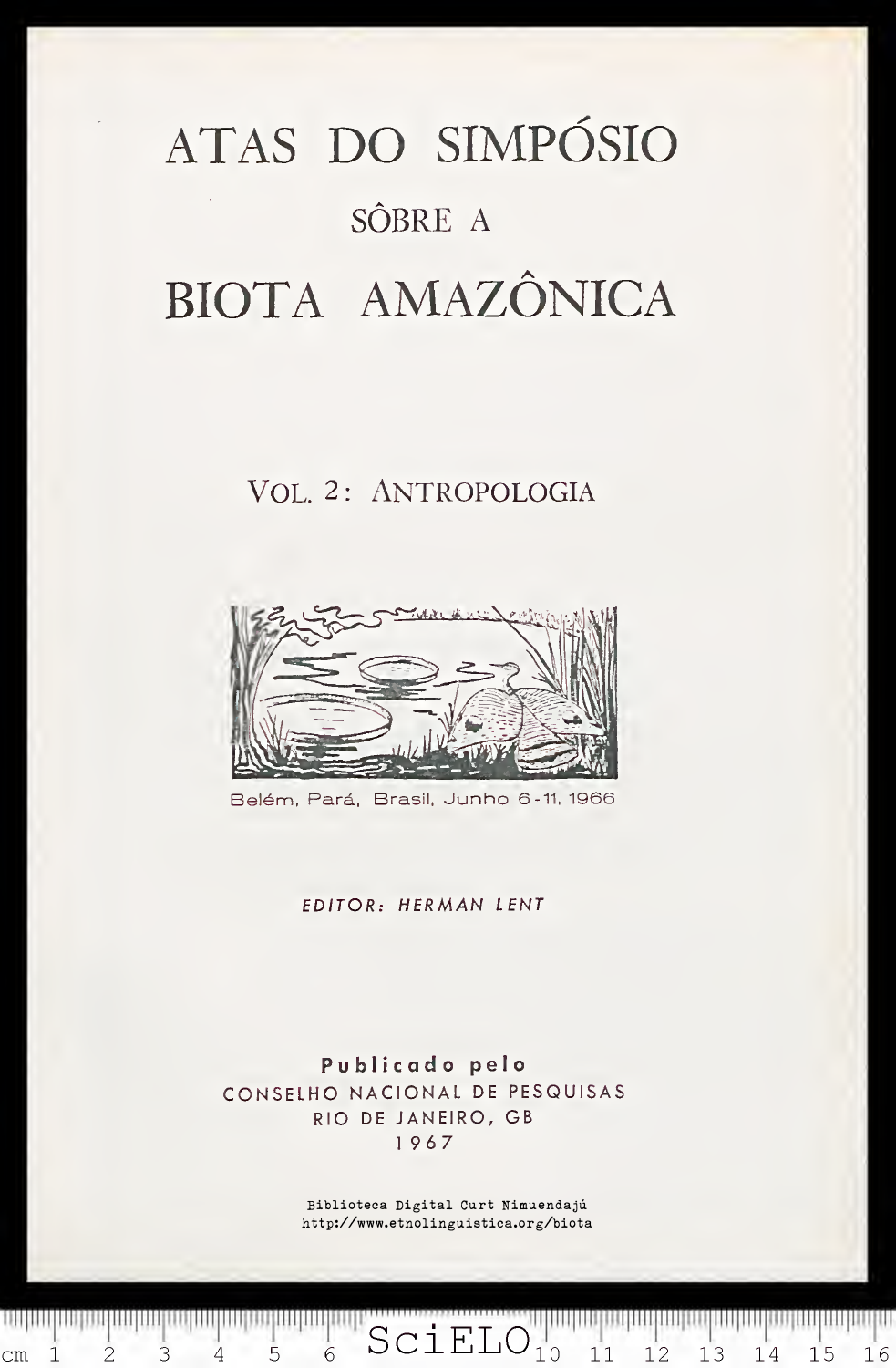Atas do Simpósio sóbre a Biota Amazônica Vol. <sup>2</sup> (Antropologia): 195-199 — <sup>1967</sup>

## LARGE GRAMMATICAL UNITS AND THE SPACE-TIME SETTING IN MAXAKALÍ

## HAROLD POPOVICH

Summer Institute of Linguistics, Belém, Pará

The Maxakaii tribe of 250 In dians lives near the northeastern corner of Minas Gerais. Historically it has had long contact with non-Indian civilization because of its location in the colonial section of Brazil. Yet it has tenaciously re tained many tribal customs and monolingualism, isolating itself from the surrounding culture.

Curt Nimuendaju summarizes the beliefs of several linguists con cerning the relationship of Maxakaii to a language family. He himself considers the language similar to 6 extinct languages, and Pataxó. Five others: Martius, Steinen, Ehrenreich, Rivet, and Schmidt group most or all of the same languages, together with some others, into a group called Goytacás, which they consider a sub-group of, or similar to, Jê.

The analysis of Maxakaii requires the description of a grammatical unit larger than sentence. This

4

1

 $\subset$ m

 $\overline{2}$ 

3

5

unit, for convenience, is called a paragraph. Little has been written about such high levei grammatical units; this is still a frontier of linguistics.

The paragraph was postulated in order to solve several problems that remained after the Maxakaii clauses had been analysed. These problems involved the use of motion verbs, the use of conjunctions, and the distribution of simple time phrases vs. time phrases included in clauses. Oddly enough, all of the problems seemed to refer to time or space. We hypothesized that temporais and locationals might be the defining features of paragraphs.

One of the problems that led to this hypothesis was the use of the verbs nün 'come' and mõg 'go'. We heard Indians mention many locations, but could not predict when they would 'go' to a place or 'come' to it.

 $10$ 

 $11$ 

12

13

14

15

SciELO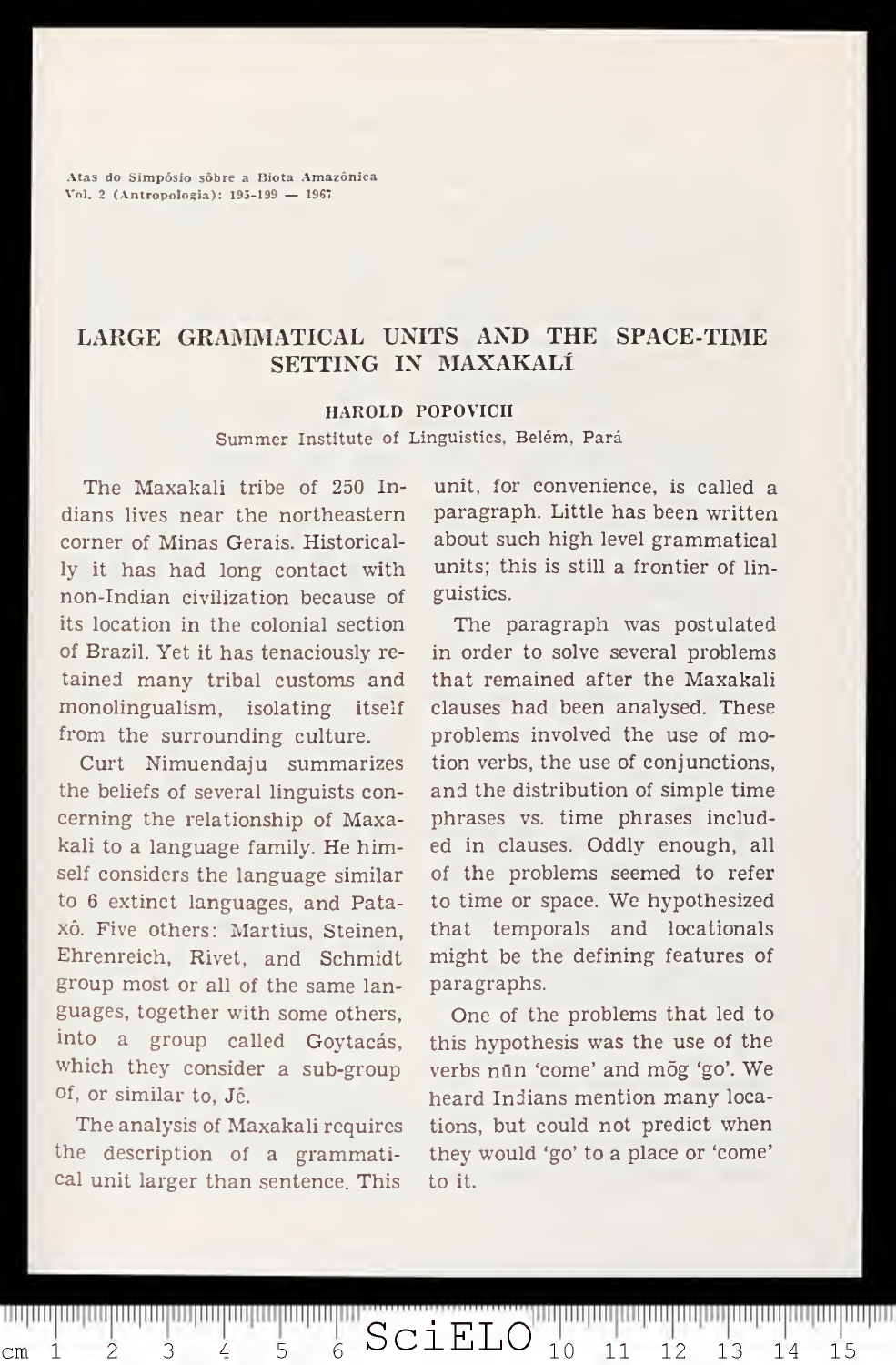A second problem was with the conjunctions. We already knew that any one Portuguese conjunction such as 'and' or 'but' is translated in Maxakali by a set of conjunctions. The set hãyã and pãyã, for example, means 'but' in the sense of 'contrast', but hãyã links clauses with the same subject, while pãyã links clauses with different subjects. The unsolved problem, however, was that vague meanings of motion and time kept appearing. For example, our informant told us that the conjunction mõktu meant 'go'. But it clearly occupied the position of a conjunction and not <sup>a</sup> verb. We failed to determine the exact meanings or uses of the conjunctions with overtones of motion.

A third problem was the occur rence of time phrases in two different distributions. In one case the time phrase stands alone between conjunctions, as a complete clause might: tu hãptup ha 'and day and'. In the other case, the time phrase occurs within a clause as in: tu 'ãmniy hãg- nün ha 'and night at <sup>I</sup> come and'. We wondered if the time phrase not tied directly to a specific clause might be relevant for the entire paragraph.

The fourth problem was the apparent redundancy of some of the

cm <sup>i</sup> SciELO <sup>10</sup> <sup>11</sup> <sup>12</sup> <sup>13</sup> <sup>14</sup> <sup>15</sup>

spatial expressions. For example: hag-mü' nün tu nüktu xupep tugmū' õnte k- pip 'and-we come and here-to arrive and-we there first person-to be (We carne and arrived and were there)'. The final clause 'and we were there' seems redundant.

At this point a paragraph was hypothesized to solve these problems. The hypothesis includes a spatial setting in three parts: a home area, places-in-passing, and the area of travei between these. We named these three areas nuclear, marginal, and transitional respectively. The nuclear area is marked by the use of locational verbs such as pip 'to be' ('estar'). Motion is directional toward the nuclear area (nün 'come') or away from it (mõg 'go'). The morpheme tu' 'at/and' occurs with the nuclear area; the morpheme ha' 'at/and' occurs with the marginal area: the morpheme ta 'and' indicated transition from the nuclear area, or from the basic temporal setting to the speficit time segment of the next clause.

The hypothesis further includes two kinds of temporal setting: the time phrase that stands alone is the time setting for all clauses in the paragraph. Time phrases oc curring within a clause signify the time of that one clause only.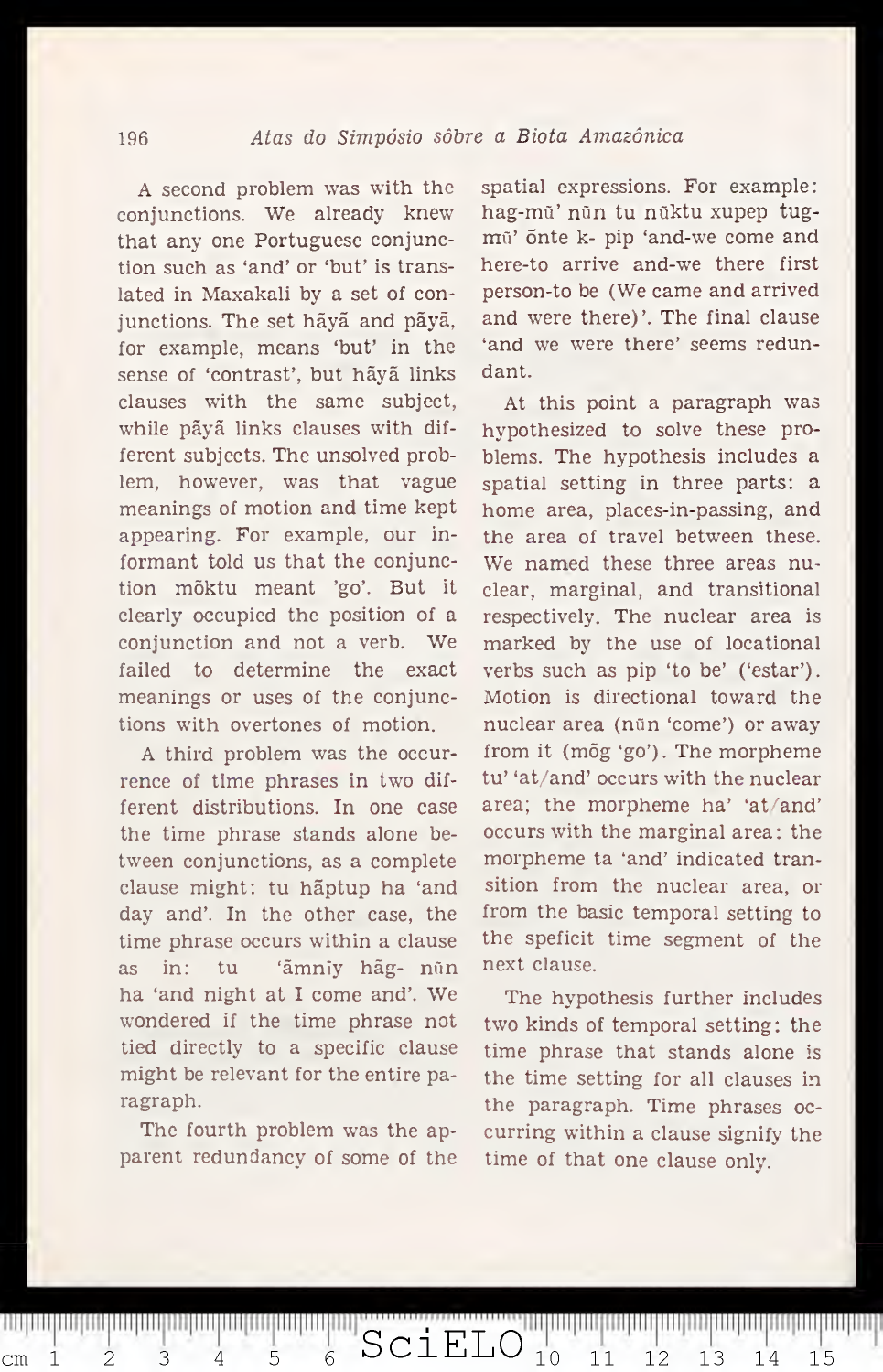A paragraph of Maxacali text is helpful now:

 $(Tu^1 \hbox{ hāptup}^2 \hbox{ (ha)}^3 \hbox{ (ta)}^4$  g-mū'<sup>5</sup> pip<sup>6</sup> nikax<sup>7</sup> kakak<sup>8</sup> tu'<sup>9</sup> and day and from setting we to be (estar) rock foot at  $(\text{tu})^{10}$   $(\text{ta})^{11}$  g-m $\tilde{\text{u}}^{12}$  mõg $^{13}$   $(\text{tu})^{14}$   $(\text{mõktu})^{13}$  kõnãgkc $\text{x}^{10}$  ha $^{14}$ and from setting we go and to marginal area river at  $g-m\tilde{u}'^{18}$   $m\tilde{g}g^{19}$   $(n\tilde{u}y)^{20}$   $m\tilde{u}'\tilde{a}y^{21}$  xak<sup>22</sup> ('ihã)<sup>23</sup> Yõãm<sup>24</sup> te<sup>25</sup> p-tex<sup>26'</sup> we go purpose crocodile hunt simultaneous John subject kill  $\frac{\text{Yõām}^{27}}{\text{cm}^2}$  te<sup>28</sup> mã'ãy<sup>29</sup> p-tex<sup>30</sup> (ha)<sup>31</sup> g-mū'<sup>32</sup> nūn<sup>33</sup> (tu)<sup>34</sup> (nūktu)<sup>35</sup> John subject crocodile kill and we come and to setting  $\tilde{a}$ mãxak $^{36}$  hã $^{37}$  g $-$ mū $'^{38}$  xupep $^{39}$  (tu) $^{40-41}$  mãh $\tilde{a}'^{42}$  (tu) $^{43}$  mũ $^{44}$  mõ $^{45}$ k $^{44}$ yõn $^{45}$ . evening at we arrive and it eat and we sleep Lst pers. sleep

'on the (next) day we were liv ing at the foot of the rock. We went away to the river to hunt crocodile. John killed, John killed a crocodile. We returned, and upon arrival ate it (crocodile) and slept.'

The conjunctions are in parentheses. Clauses or phrases are between the conjunctions.

The following are the three areas of the spatial setting. The nuclear area is mikax<sup>7</sup> kakak<sup>§</sup> tu'<sup>9</sup> 'rock foot-of at' ('at the foot of the rock'. Note that this expression is in the same clause with the verb pip'' 'to be', and that it is marked by the morpheme tu' 'at'. This is the place that the main actor considers home on that particular day.

The marginal area is kõnãgkox<sup>16</sup> ha'<sup>17</sup> 'river at' ('to the river'). Note that this expression is in the same clause with the action verb  $m\tilde{o}g^{19}$ 

 $\frac{1}{6}$ 

5

111 | 111 | 111 | 111 | 111 | 111 | 111 | 111 | 111 | 111 | 111 | 111 | 111 | 111

4

3

 $1$ 

 $\text{cm}$ 

 $\overline{2}$ 

'go', and that it is marked by the morpheme ha' 'at'. It is a place that the actor is merely visiting that day. The travei takes place in the transitional area, between the nuclear and marginal areas of the text, as can be seen in the fol lowing excerpts from the text:  $(ta)^{11}$  g-mu'<sup>12</sup> mõg<sup>13</sup> (tu)<sup>14</sup> (mõk $tu$ )<sup>15</sup> 'from-setting we go and tomarginal area'; and  $g$ -mū<sup>'32</sup> nūn<sup>33</sup>  $(tu)$ <sup>34</sup> (nūktu)<sup>35</sup> 'we come and to-setting'.

The phrase that expresses the time of the whole paragraph is hãptup<sup>2</sup> 'day'. The other time phrase, within a clause, gives the time of that clause only: 'āmāxak<sup>36</sup> hā<sup>37</sup> g-mu'®\* xupep^® 'evening at we arrive'.

We are now ready to review the solutions to the four problems, with examples from the text.

The problem of 'come' and 'go' was solved. 'Come' means motion

 $SCIELO$ <sub>10</sub> 11 12 13 14 15

100 | 111 | 111 | 111 | 111 | 111 | 111 | 111 | 111 | 111 | 111 | 111 | 111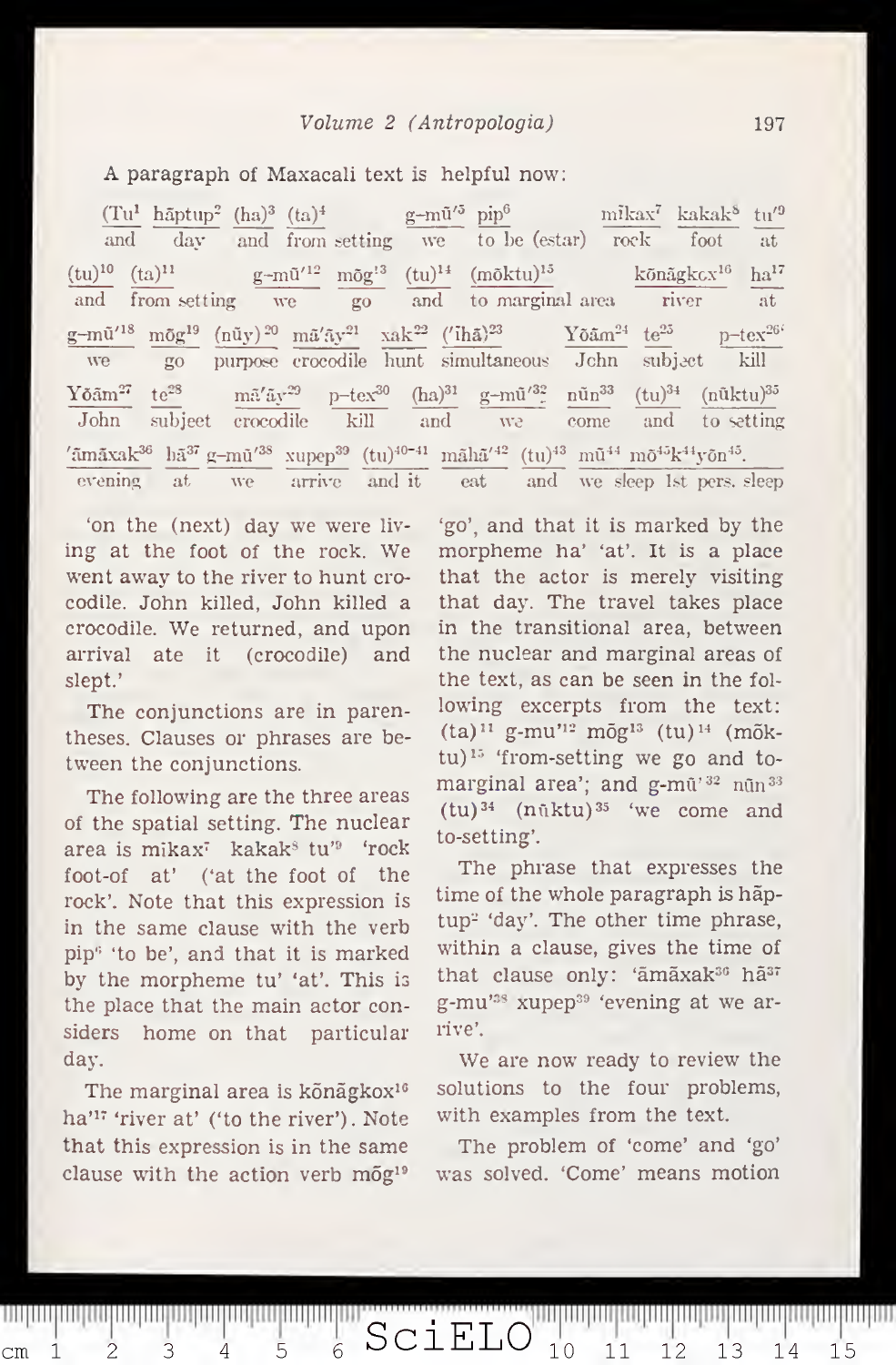toward the nuclear area, and 'go' means motion away from the nuclear area. The marginal area does not determine which word to use. Motion near the marginal areas is significant only in terms of the nuclear area; i.e., one 'comes' to a marginal area only if he is on the way to the nuclear area, and 'goes' to a marginal area only if, in the process, he is going away from the nuclear area. In the text, for example, mõg'" 'go' refers to going from the nuclear area mikax<sup>7</sup> kakak<sup>s</sup> tu<sup>9</sup> even though the actor is approaching the marginal area kõnãgkox<sup>16</sup> ha <sup>17</sup>.

The problem about motion ex pressed in conjunctions was solved. The clue lies in the relationship of the conjunctions to the three spatial areas. Ta occurs following nuclear area and temporal setting, and means 'from the setting'. In terms of location it indicates that the actor has left the nuclear area and has set out to travei. In terms of time it means leaving the temporal setting of the paragraph and moving into the time segment of the next clause. In the text  $ta^{11}$  refers to leaving the nuclear area, mikax' kakak' tu® 'rock foot-of at', whereas ta\* refers to leaving the temporal setting hãptup-' 'day' and entering into the time segment of the following clause:  $g-m\pi'^5$  pip<sup>®</sup> mikax' kakak" tu'® 'we to-be rock foot-of at'. It can also be seen that

cm <sup>i</sup> SciELO <sup>10</sup> <sup>11</sup> <sup>12</sup> <sup>13</sup> <sup>14</sup> <sup>15</sup>

the conjunction mõktu like the verb mõg indicates motion from the nuclear area, and that the con junction nüktu like the verb nün indicates motion toward the nuclear area.

The problem of time phrases was solved. The isolated time phrase  $(tu)^1$  hãptup<sup>2</sup> (ha)<sup>3</sup> 'and day and' is the length of time in which all actions of the paragraph take place. Then each consecutive clause takes place in either consecutive time segments or simultaneously but never does the second of two adjacent clauses take place before the first. Maxakali expresses no "flash-backs". Conjunctions signal whether the two clauses they join occur simultaneously or consecutively. For example  $(tu)^{10}$  indicates consecutive time as in:  $g-m\bar{u}^{\prime5}$  pip<sup>6</sup> mikax<sup> $\bar{t}$ </sup> kakak<sup>s</sup> tu'<sup>9</sup> (tu)<sup>10</sup> (ta)<sup>11</sup> gmū<sup>'12</sup> mõg<sup>13</sup> 'we to-be rock foot--of at and from-setting we go'.  $(\text{ 'iha })$ <sup>23</sup> mdicates simultaneous action as in: mã'ãy<sup>21</sup> xak<sup>22</sup> ('ihã)<sup>23</sup> Yõãm<sup>24</sup> te<sup>25</sup> p-tex<sup>26</sup> 'crocodile hunt and John subject kill'. A time word within a clause indicates the time of that clause only (and is included within the total time of the setting): e.g., 'ãmãxak<sup>36</sup> 'evening' in 'ãmãxak<sup>36</sup> hã<sup>37</sup> g-mū.<sup>38</sup> xupep<sup>39</sup> 'evening at we arrive', which means 'we arrive at evening of the same day'.

The time and space settings are interrelated. Each narrative para-